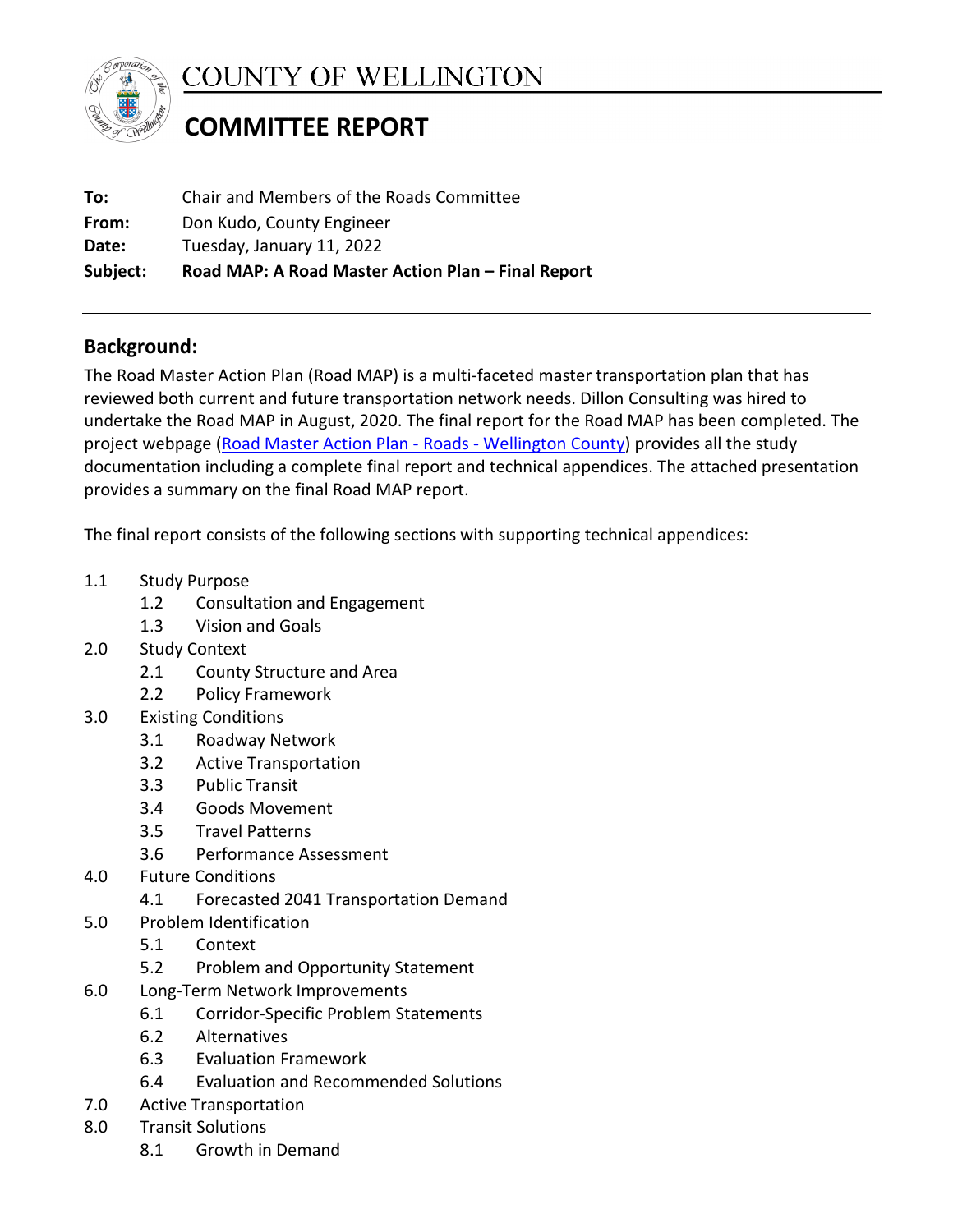- 8.2 Service Options
- 8.3 Recommendations
- 9.0 Climate Change
	- 9.1 Implications from the Long-term Road Network
	- 9.2 Greenhouse Gas Emissions from Transportation
	- 9.3 Opportunities for Wellington County
- 10.0 Recommended Policy Framework
	- 10.1 Data Driven Safety Strategy
	- 10.2 Speed Management Guidelines
	- 10.3 Traffic Impact Study Guidelines
	- 10.4 Official Plan Policy
	- 10.5 Roadway Hierarchy
	- 10.6 Level of Service Conditions Criteria
	- 10.7 Urban Area By-Pass Approach
- 11.0 Short-Term Operational and Safety Improvements
	- 11.1 Roadway Safety and Speed Management
	- 11.2 Intersection Assessment
	- 11.3 Wellington Road 46 Strategic Traffic Analysis
- 12.0 Implementation and Priority Plan
	- 12.1 Policy Framework
	- 12.2 Roadway and Active Transportation Network
	- 12.3 Short-term Operational Issues
	- 12.4 Transit (Ride Well)
	- 12.5 Capital Cost
	- 12.6 Review of Development Charges Eligible Items
	- 12.7 Updated Schedules
	- 12.8 Monitoring Plan

Throughout the Road MAP, reports and presentations were provided to Committee and Council for both information and approval as detailed in the following list:

- Consultation and Engagement
- Vision and Goals
- Data Driven Safety Strategy
- Speed Management Guidelines
- Roadway Safety and Speed Management
- Intersection Assessment
- Wellington Road 46 Strategic Traffic Analysis
- Forecasted 2041 Transportation Demand
- Long-Term Network Improvements
	- o Corridor-Specific Problem Statements
	- o Alternatives
	- o Evaluation Framework
	- o Evaluation and Recommended Solutions
- Traffic Impact Study Guidelines
- Level of Service Conditions Criteria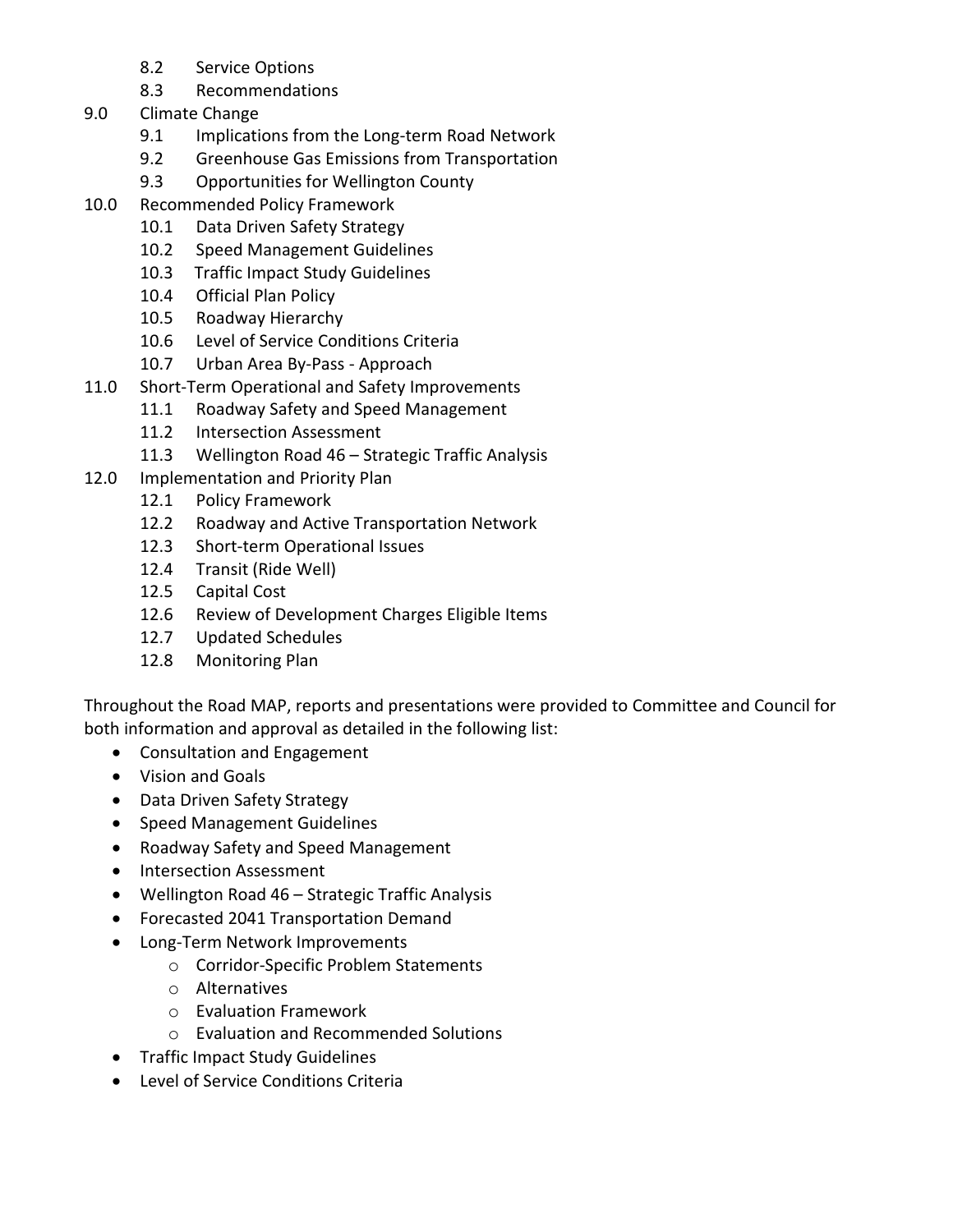Other items included in the Road MAP report will be used to inform other County studies, budgets and initiatives:

- Active Transportation
- Transit (Ride Well)
- Climate Change
- Official Plan Policy Updated Schedules
- Capital Cost
- Review of Development Charges Eligible Items
- Monitoring Plan

## **Long Term Network Improvements**

The future County transportation network requirements were reviewed to 2041. Preliminary recommendations were presented to the Committee and public in June, 2021. Public input received with respect to the preliminary recommendations was considered by the project team along with detailed technical evaluations to complete the Road MAP final recommended alternatives.

Seven road segments were found to exceed or approach capacity limits by 2041. A recommended alternative was determined for each road segment including estimated cost and timing as summarized below:

- 1. Wellington Road 124: Between the Region of Waterloo boundary limits and the City of Guelph boundary limits
	- Recommended Alternative: Improvements will be as per recommendations from approved WR 124 EA between Region of Waterloo and City of Guelph boundary limits
	- Estimated Cost: \$15,800,000
	- Estimated Timing: 0 to 5 years
- 2. Wellington Road 18: Between Wellington Road 21 (Elora) and Wellington Road 43 (Fergus)
	- Recommended Alternative: Transportation System Management (TSM) and Expansion of Infrastructure between WR 21 (Elora) and WR 43 (Fergus)
	- Estimated Cost: \$17,500,000
	- Estimated Timing: 5 to 10 years
- 3. Wellington Road 46: Between Maltby Road and Wellington Road 34
	- Recommended Alternative: Expand Infrastructure between Maltby Road and WR 34 (total of 2.1 km of widening and addition of paved shoulders and auxiliary lanes)
	- Estimated Cost: \$9,800,000
	- Estimated Timing: beyond 10 years
- 4. Wellington Road 7: Between Elora/Salem and the Highway 6 Junction
	- Recommended Alternative: Expand Infrastructure between Salem and the Highway 6 Junction (total of 15.9 km of widening, intersection improvements and bridge replacement)
	- Estimated Cost: \$77,800,000
	- Estimated Timing: beyond 10 years
- 5. Wellington Road 32: Between Wellington Road 124 and Highway 7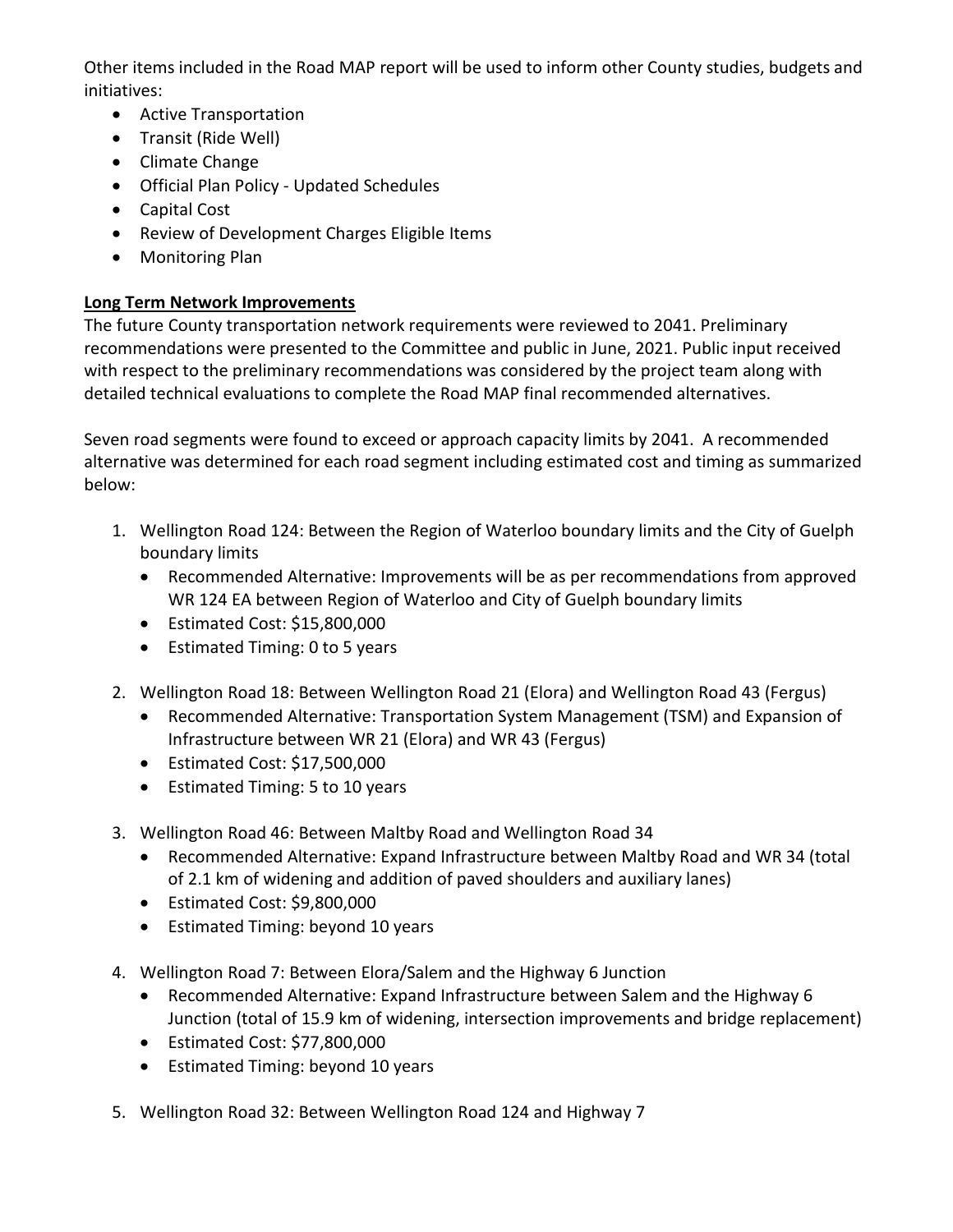- Recommended Alternative: TSM Paving/widening shoulders, provision of auxiliary left turn lanes where necessary between WR 124 and Highway 7
- Estimated Cost: \$2,800,000
- Estimated Timing: beyond 10 years
- 6. Wellington Road 21: Between Wellington Road 7 (Elora) and the Region of Waterloo boundary limits
	- Recommended Alternative: TSM between WR 7 (Elora) and Region of Waterloo
	- Estimated Cost: \$3,700,000
	- Estimated Timing: beyond 10 years
- 7. Wellington Road 86: Between Wellington Road 10 and Wallenstein
	- Recommended Alternative: TSM between WR 10 and WR 85 (addition of 18.8 km of paved shoulders and intersection improvements)
	- Estimated Cost: \$8,800,000
	- Estimated Timing: beyond 10 years

The majority of these study results and recommendations are consistent with previous transportation related reviews that have been completed by the County including four Development Charges Background Studies undertaken since 2002 and the Guelph Wellington Transportation Study completed in 2005. Only two new projects (Wellington Road 21 and Wellington Road 86) were added to the previous recommended growth related roads that would be approaching capacity by 2041 based on the Road MAP transportation analysis.

#### **By-Pass Assessment**

In addition to the long term network improvements recommended for Wellington Road 7 and Wellington Road 18, a number of transportation related issues (truck traffic, safety and speed, noise, capacity) were identified in the Elora/Fergus area. The Road MAP review assessed several alternatives including alternatives previously identified in the Township of Centre Wellington's 2019 Transportation Master Plan. Following the June 2021 public meeting, the Road MAP final report includes revisions to the preliminary findings and added new alternatives based on public feedback and further evaluation that included non-transportation impacts of natural environment, socio-economic, cultural heritage, and cost factors.

Revisions include the removal of the proposed extension of Wellington Road 29 along Anderson Street. The revised alternative and mapping are consistent with Centre Wellington's Transportation Master Plan and consists of protecting the opportunity to use a corridor east of existing residential area on undeveloped lands and with a new connection to Highway 6 south of Fergus. An additional alternative of improving Second Line east of Fergus has been included as an alternative. Another bypass alternative that has been added is the improvement of Eighth Line to the west of Elora.

The final Road MAP report recommends that all of these identified by-pass alternatives be further assessed along with the recommended improvements to Wellington Road 7 and Wellington Road 18 as part of a detailed Area Wide Feasibility Study. This future study is recommended to be completed in coordination with the Ministry of Transportation, Township of Mapleton, Guelph Eramosa Township and Township of Centre Wellington to confirm area needs and alternatives including County, Township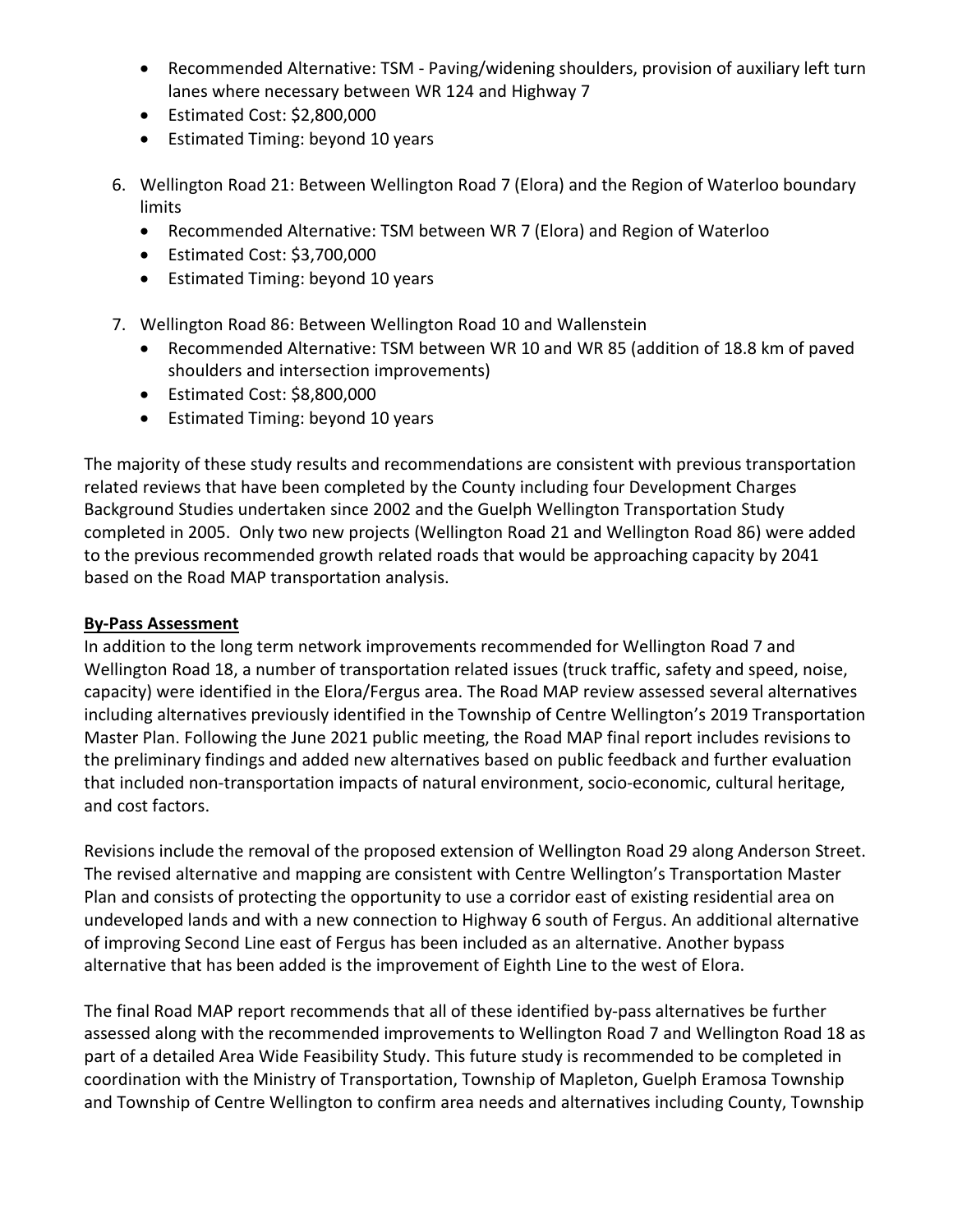and Provincial roads that may help to mitigate east-west and north-south area future road network issues.

#### **Implementation Plan and Financial Impacts**

The estimated total cost to implement the Road MAP projects, studies and initiatives is \$161,364,000. This amount covers not only the long term road improvements noted in this report but also operational improvements with respect to intersections, speed management and additional studies. As the Road MAP is a long term plan to meet the County's transportation needs to 2041, the various project items and estimated costs have been planned as follows:

| Short Term Costs | (0 to 5 years) | \$27,098,000 |
|------------------|----------------|--------------|
|                  |                |              |

- Mid Term Costs  $(5 to 10 \text{ years})$   $$28,742,000$
- Long Term Costs  $($ beyond 10 years $)$  \$105,524,000

Roads staff will be working with Treasury staff on future Capital Budgets and Development Charges Background Studies with respect to financing the implementation of the various aspects of the Road MAP.

#### **Next Steps**

The Road MAP assessment of future transportation network is being undertaken in accordance with the master planning requirements detailed in the Municipal Class Environmental Assessment (MCEA) process. By providing a high level strategic overview of transportation infrastructure needs, the study will provide background information for future detailed project review, analysis and consultation.

A Monitoring Plan is also recommended as the study is intended to be reviewed every five years and updated if necessary. Future Road MAP updates will review transportation growth projections and may contain recommendations on new industry and community changes with respect to technology and initiatives.

As part of the MCEA requirements, a Notice of Completion must be issued and a 30 day public review period must occur to allow for concerns to be expressed.

## **Recommendations:**

That the "Road MAP: A Road Master Action Plan – Final Report" Committee report and presentation be received for information;

That the County of Wellington Road Master Action Plan dated December 2021 by Dillon Consulting be approved as outlined in the Committee report;

That staff be authorized to issue the Municipal Class Environmental Assessment Notice of Completion for the County of Wellington Road Master Action Plan dated December 2021 by Dillon Consulting;

That the County of Wellington Road Master Action Plan dated December 2021 by Dillon Consulting be available for the mandatory 30 day public review period;